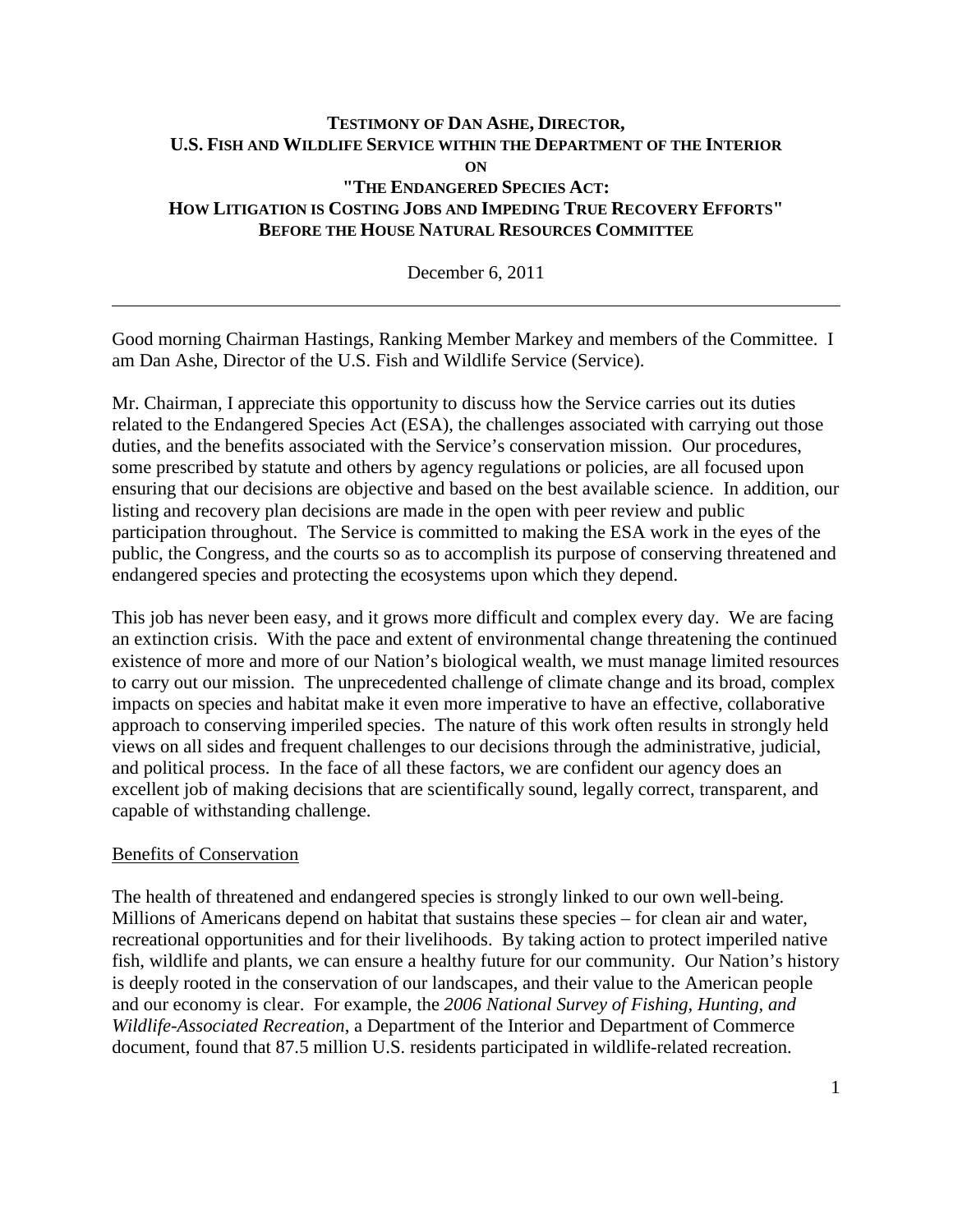During the survey's period of review, 30 million people fished, 12.5 million hunted, and 71.1 million participated in at least one type of wildlife-watching activity such as wildlife observation and photography in the United States. These 87.5 million people spent \$122.3 billion on their activities. Of that, \$37.4 billion was trip-related, \$64.1 billion was spent on equipment, and \$20.7 billion was spent on other items such as licenses and land leasing and ownership. Maintaining biological diversity, by protecting our nation's threatened and endangered species, provides ecological, scientific, aesthetic, recreational, commercial, subsistence, social, cultural, and economic benefits to society.

## Success in the Endangered Species Act

The ESA provides a critical safety net for America's native fish, wildlife, and plants. And we know it can deliver remarkable successes. Since Congress passed this landmark conservation law in 1973, the ESA has prevented the extinction of hundreds of imperiled species across the nation and has promoted the recovery of many others – like the bald eagle, the very symbol of our Nation's strength. Well-known examples include the recovery of the American alligator and brown pelican. Likewise, in August of this year, the Service delisted the Tennessee purple coneflower. This was the culmination of another Service-facilitated alliance of multiple diverse partners coming together to achieve the unified goal of recovery for an endangered plant species.

Success under the ESA is not only defined by removal of species from the list of endangered and threatened species. The fact that relatively few observed extinctions have occurred in the United States during the last four decades represents a significant benchmark of success of the ESA. The law has been successful in stabilizing endangered and threatened species by promoting conservation programs that are designed for their recovery. For instance, the Service and Eglin Air Force Base have worked together to address threats to a small native stream fish on the base, the Okaloosa darter, and this year the Service was able to downlist the fish from endangered to threatened. Partnerships with the States, Tribes, and the agricultural community are supporting the ongoing recovery of the black-footed ferret, once believed to be extinct but re-discovered 30 years ago and now reestablished in 10 experimental populations. A less familiar but equally impressive example is that of the Kemp's ridley sea turtle, increasing from fewer than 300 females nesting in 1985 to more than 6,000 females nesting in recent years.

Our Nation's rich diversity of fish, wildlife, and plant resources symbolizes America's richness and promise. The ESA represents a firm commitment to safeguard our natural heritage for future generations out of a deeply held understanding of the direct link between the health of our ecosystems, the services they provide and our own well-being.

## ESA Consultation and Habitat Conservation Planning

Science is the foundation of our consultation and recovery activities under the ESA. One of the most important and effective tools available to recover endangered and threatened species is the consultation process prescribed by section 7 of the ESA. We engage in consultation with other Federal agencies to assist them in meeting their obligation to avoid taking any action that would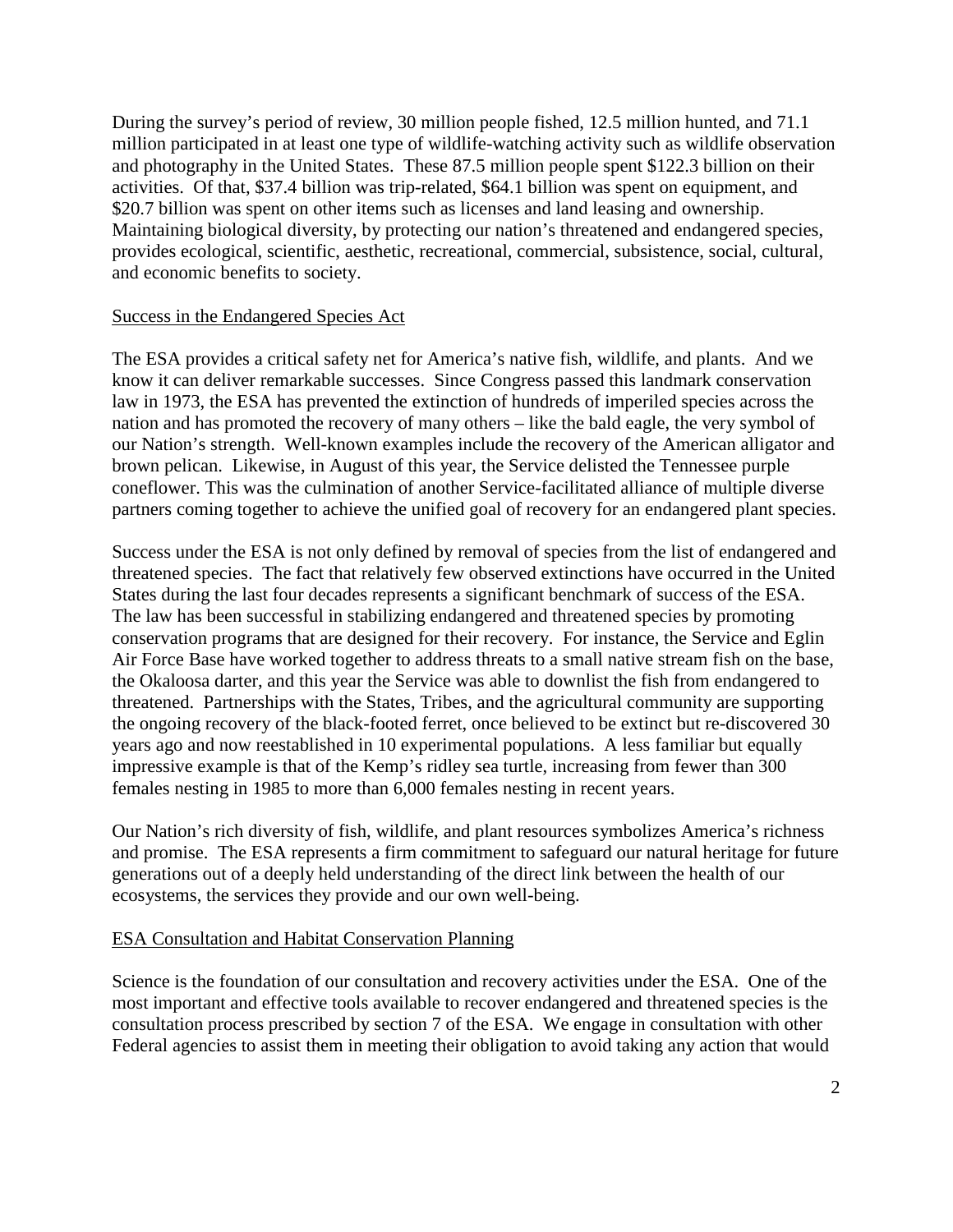be likely to jeopardize the continued existence of a listed species or that would destroy or adversely modify their critical habitat.

Habitat Conservation Plans (HCPs) under section  $10(a)(1)(B)$  of the ESA provide for partnerships with non-Federal parties to conserve the ecosystems upon which listed species depend, ultimately contributing to their recovery. HCPs are planning documents required as part of an application for an incidental take permit. HCPs provide the conservation benefits of proactive landscape planning, combining private land development planning with species ecosystem conservation planning. Working in partnership is foundational for the Endangered Species program, because the conservation of the Nation's biological heritage cannot be achieved by any single agency or organization. Essential partners include other Federal agencies, States, Tribes, non-governmental organizations, industry, academia, private landowners, and other Service programs and partners. Our collaboration with these partners foster solutions providing a balance between wildlife, energy, and other economic development.

In recent years we have worked closely with energy developers to site pipelines, solar projects, and wind projects that will reduce our reliance on foreign energy sources and create jobs, while avoiding or minimizing impacts to threatened and endangered species. For example the NiSource pipeline HCP in the eastern U.S. is a partnership with 17 States and other stakeholders to develop a landscape level, multi-species HCP to avoid and minimize impacts to endangered and threatened species associated with construction, operation, and maintenance of its natural gas transmission lines and ancillary facilities running from Louisiana to Indiana, and Ohio throughout the northeast to Maine. This 15,500-mile planning area and associated one-mile corridor covers 6.4 million acres of land and has the potential to affect 74 federally listed species.

Another example is the Ruby Pipeline Natural Gas Project in Wyoming, Utah, Nevada, and Oregon. In the case of the Ruby Pipeline Project, the Service worked with the project proponent (Ruby Pipeline LLC), the Bureau of Land Management, the Forest Service, and State wildlife agencies to develop an ESA Conservation Action Plan, a Migratory Bird Conservation Plan, and various State mitigation plans to avoid, minimize, and mitigate adverse project impacts to listed and candidate species, species of concern, migratory birds, and other State species and habitats of concern. Ruby Pipeline LLC has committed about \$1.7M, \$2.8M, and \$17M, respectively, to implement these plans. About \$11M of that funding commitment is intended to address the conservation needs of the greater sage grouse to ensure the project does not contribute to the need to list this candidate species.

Using the ESA consultation process, we also worked with the Bureau of Land Management on 12 approved high-priority renewable energy projects (solar and wind) in 2010, and we have assisted in the approval of 11 high-priority renewable energy projects to date in 2011 (4 others are close to being approved). The Service is also implementing an action plan for supporting ESA compliance for renewable energy projects on private lands. This plan takes a 3-pronged approach to developing additional staff capacity so that the Service can provide support to private developers for renewable energy projects with HCP permit decisions completed in a timely manner.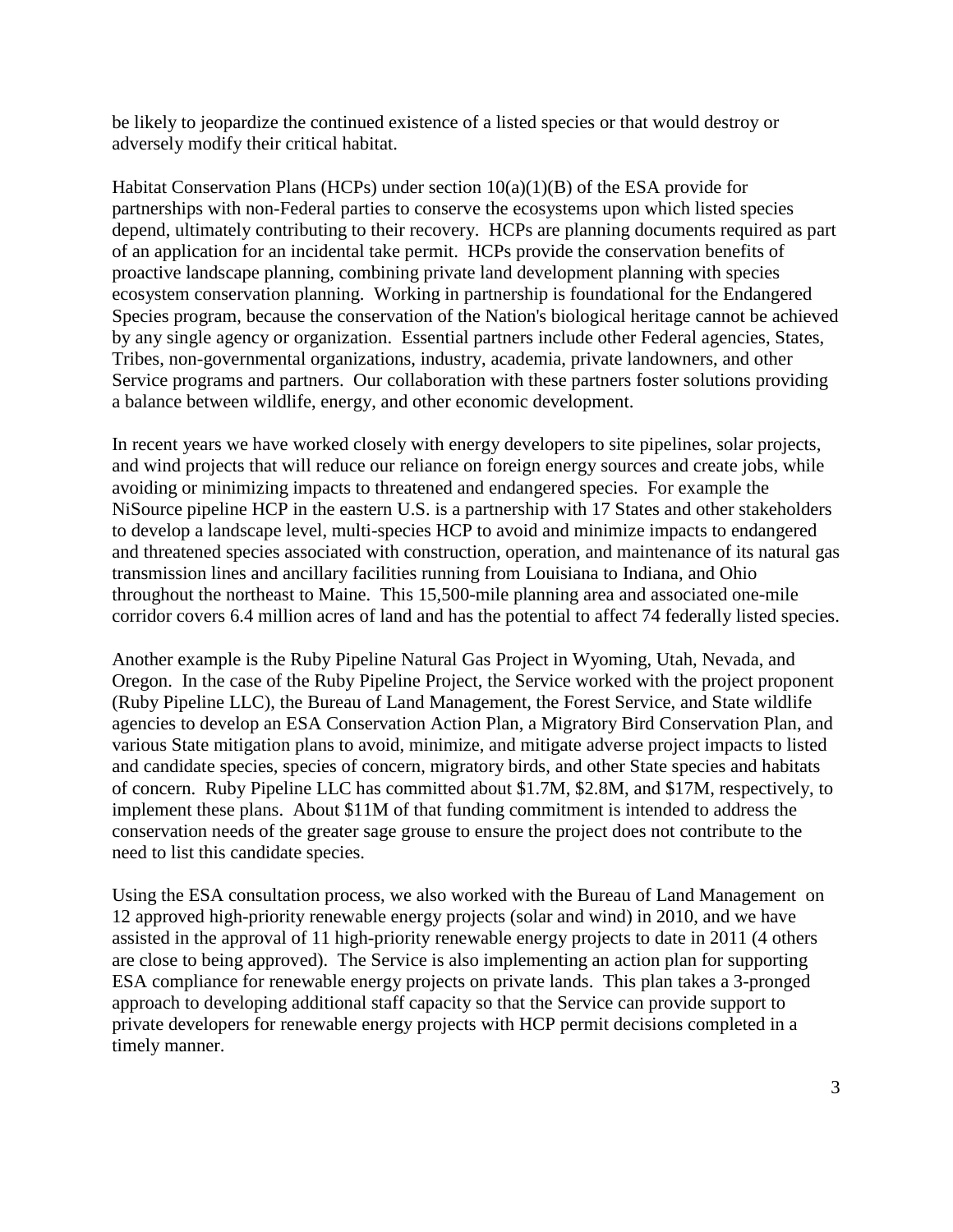An integral component of this partnership is the increases in base-funding in FY 2010 and FY 2011 that we obtained and the President's 2012 budget requested an additional \$2 million to support renewable energy projects. These resources provided the Service with much needed capacity to help guide energy projects through the permitting process, clearly showing that wildlife conservation, economic development, and job creation can occur simultaneously. For example, the California Habitat Conservation Planning Coalition estimated that regional HCPs in California alone will conserve almost 1.5 million acres of land, while permitting projects with a cumulative value of \$1.6 trillion.

#### Multi-District Litigation Settlements for the Listing Program

The nature of ESA work often results in challenges to our decisions through the administrative, judicial, and political process. Overall, we believe the Service does an excellent job of making decisions that are scientifically sound, legally correct, transparent, and capable of withstanding challenge. Recently, questions have been raised about the costs of litigation.

In an effort to reduce litigation and shift litigation-related resources to improving implementation of the ESA, the Service recently developed a 6-year work plan for the Listing Program through mediated settlement agreements of cases in Multi-District Litigation (MDL) with two of the Service's most frequent plaintiffs, the Center for Biological Diversity and WildEarth Guardians. These cases are discussed in further detail below. As a result of those settlements, we now expect to be able to address the backlog of species awaiting final determinations for protection under the Act, and for the first time in years, the wildlife professionals at the Service will have the opportunity to use our objective listing priority system to extend the safety net to those species most in need of protection, rather than having our work priorities driven by the courts.

The Service will systematically, over a period of 6 years, review and address the needs of more than 250 species now on the list of candidates for protection under the ESA, to determine if they should be added to the Federal Lists of Endangered and Threatened Wildlife and Plants. All of these species were previously determined by the Service to warrant being proposed for listing, but action was deferred because of the need to allocate resources for other higher priority listing actions. The Service will make listing determinations for each species, carefully reviewing scientific information and public comments before determining whether listing is still warranted and, if so, whether to designate the species as threatened or endangered. Each and every listing proposal will be subject to public review and comment.

The listing work plan will also provide predictability and certainty to landowners and State, Tribal and local governments, providing time for States and landowners to engage in conservation programs and for agencies to develop management plans. The Service has developed a variety of tools and programs to encourage conservation efforts for listed and candidate species that are compatible with the objectives and needs of landowners with listed and candidate species on their lands. These tools include Habitat Conservation Plans, Safe Harbor Agreements, and Candidate Conservation Agreements that provide regulatory assurance;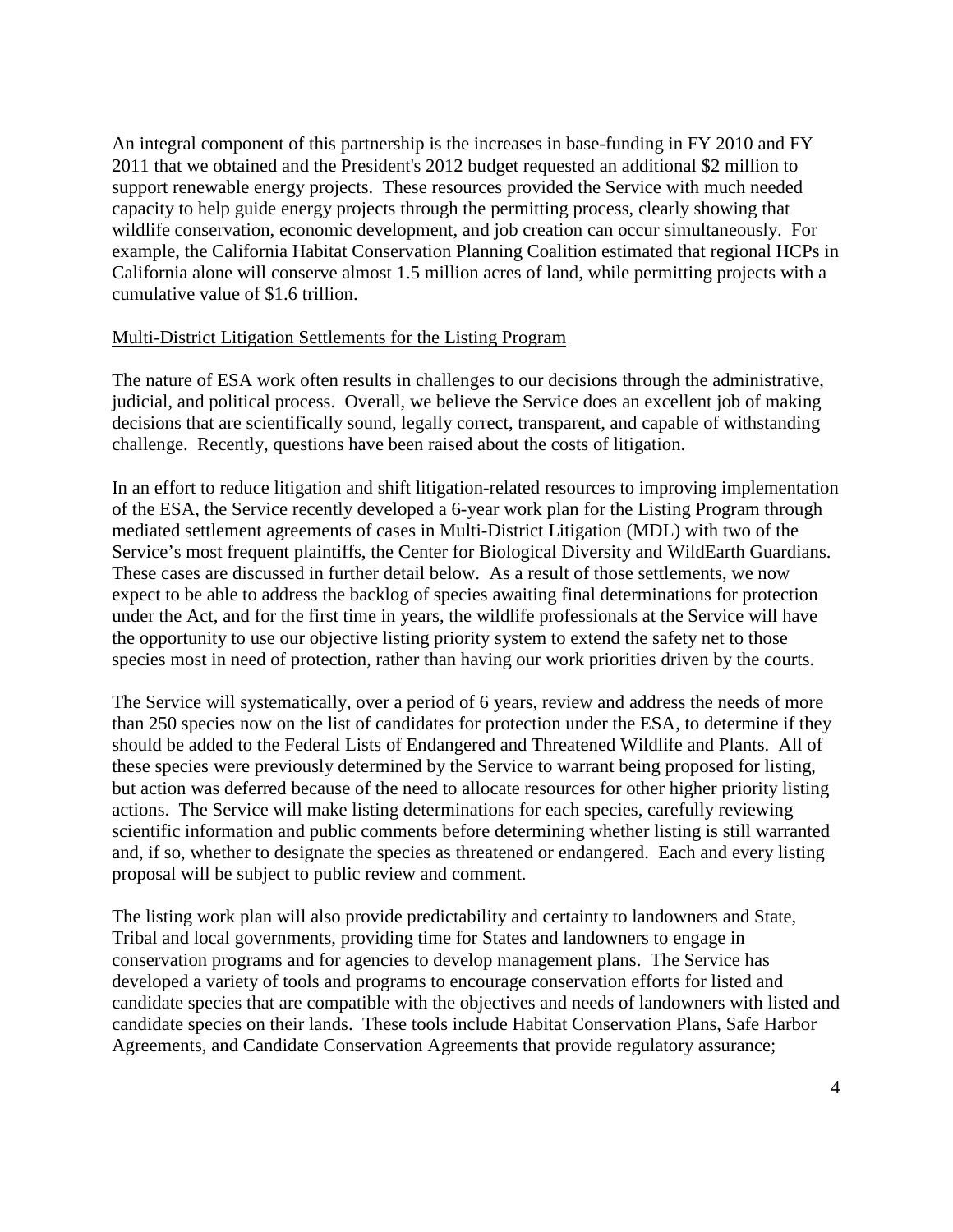technical assistance; and a grants program that funds conservation projects by private landowners, States, and territories. In five of the states represented on this committee, Florida, Georgia, Louisiana, South Carolina, and Texas, roughly 240 private landowners have enrolled nearly 2.5 million acres of private forest lands in Safe Harbor agreements to aid the recovery of the endangered red-cockaded woodpecker.

# Litigation Costs

We fully agree with the concern that our resources are better spent on implementing the ESA than on litigation. This was our intent in settling the Multi-District Litigation. With the work plan in place, WildEarth Guardians and the Center for Biological Diversity agreed to dismiss their pending lawsuits and agreed to provisions that should have the effect of limiting the number of new petitions and/or deadline lawsuits they would file during the same time period. The work plan allows the Service to reclaim a greater measure of control over our listing activities, to resolve our backlog of listing actions in a timely and cost-effective manner, and to focus our limited resources on the species most in need of ESA protection.

The two settlement agreements resolved 13 separate lawsuits that were consolidated in these MDL proceedings, and the parties are currently attempting to settle the fees-related claims for all of these lawsuits. Because the parties' fees-related negotiations are complex and ongoing, it is not possible to estimate the amount of any fee award at this time. If the parties are unable to agree on the amount of fee awards, the court will determine the appropriate amount.

Nationwide, in FY 2011, the Service spent approximately \$1.24 million to manage, coordinate, track, and support ESA litigation. This does not include staff time and resources to prepare administrative records and other administrative expenses, nor does it include salaries and expenses related to litigation for the Department of the Interior's Office of the Solicitor. Although we do not generally track this information, we identified approximately \$134,156 paid out of Service funds for attorneys' fees in FY 2010 and \$15,833 in FY 2011. Our FY 2011 resource management allocation for listing and critical habitat was \$20.9 million, of which we spent at least \$15.8 million taking substantive actions required by court orders or settlement agreements resulting from litigation. For recovery and habitat conservation, which includes section 7 consultation, our resource management allocation was \$143.1 million.

## Improving Implementation of the ESA

We are committed to continually improving the ESA's implementation in close collaboration with our partners. In addition to the 6-year work plan for the Listing Program, the Service and the NOAA Fisheries are working to improve implementation of the ESA by considering appropriate changes to our practices, guidance, policies, or regulations to enhance conservation of listed species. Our priority is to make implementation of the ESA less complex, less contentious and more effective by ensuring that key operational aspects of the ESA are current, transparent, and results oriented.